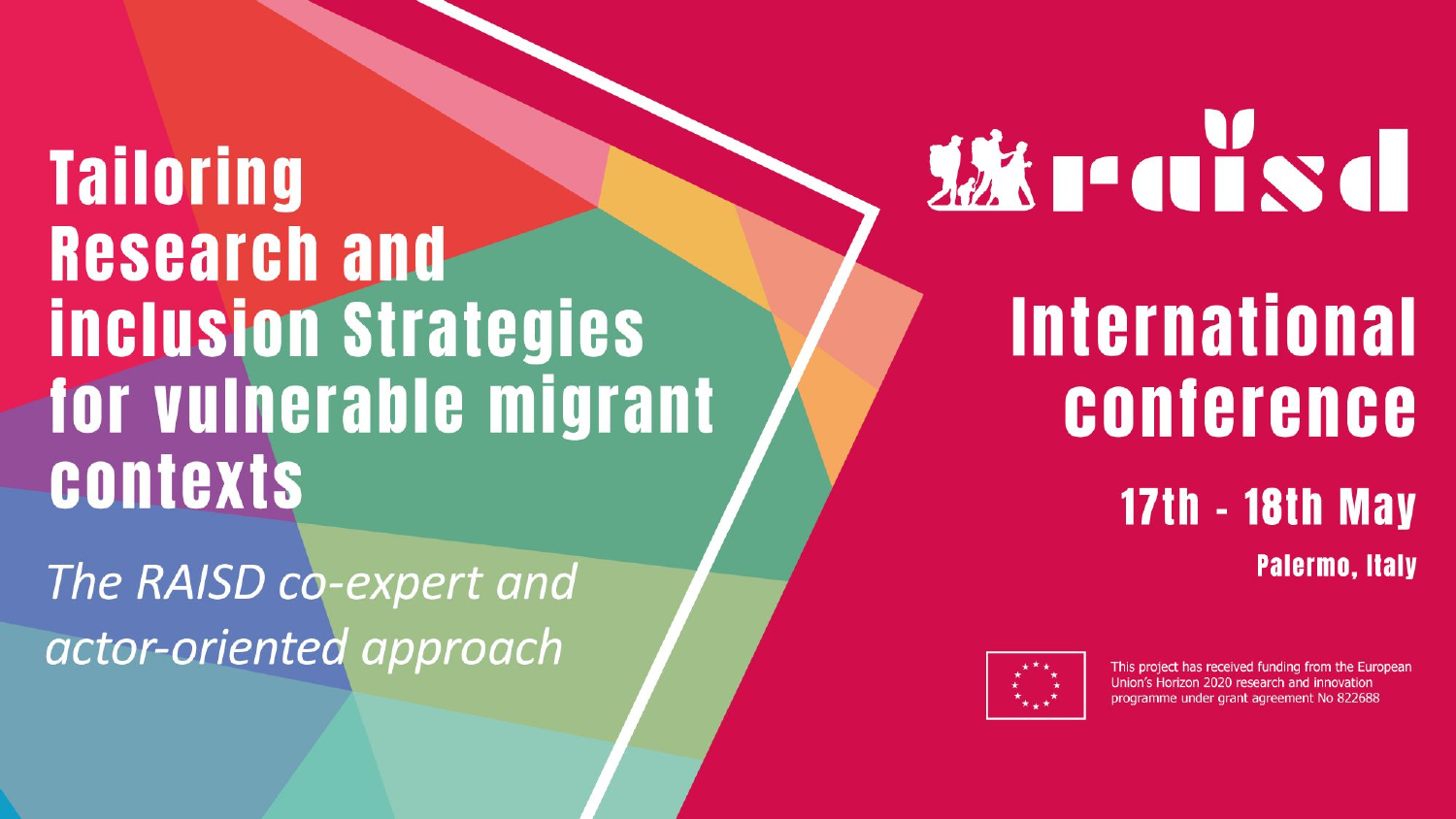# **XX raisa**



This project has received funding from the European Union's Horizon 2020 research and innovation programme under grant agreement No 822688

# Fabio Massimo Lo Verde

*Department of Economics, Business and Statistics University of Palermo fabio.loverde@unipa.it* 

Creating Space and Time for Connecion and Collaboration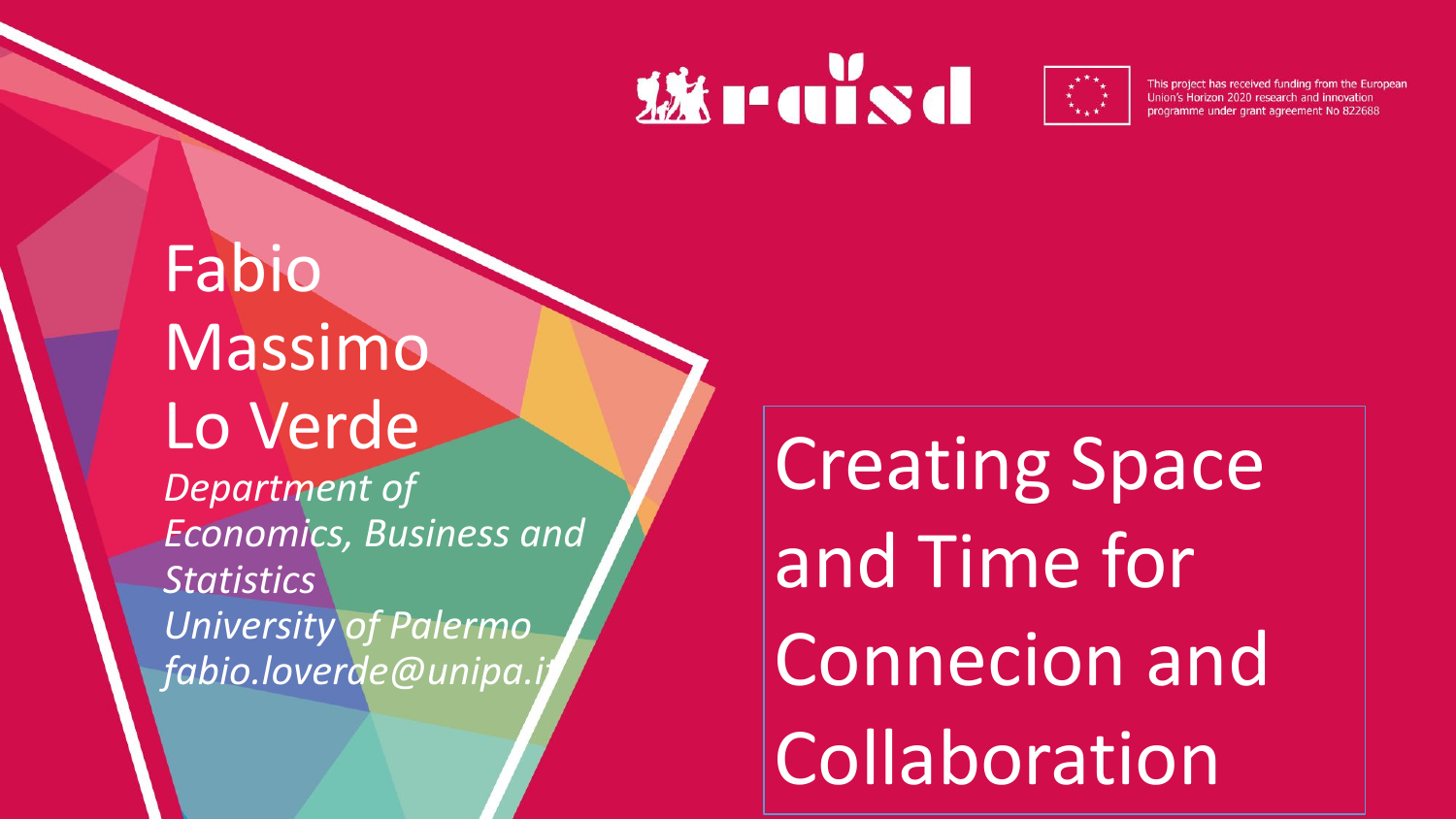

#### Why we have to start from the analysis of space and time to promote social inclusion policies?

- 1. because these are two categories whose meanings are socially constructed
- 2. but meanings are not always shared meanings
- 3. and therefore the organization of space and time, e.g. in a city, can become an element of exclusion or inclusion
- 4. 'where' and 'when' are in fact **not just two adverbs**: they are two words that rather delimit the availability of access to social life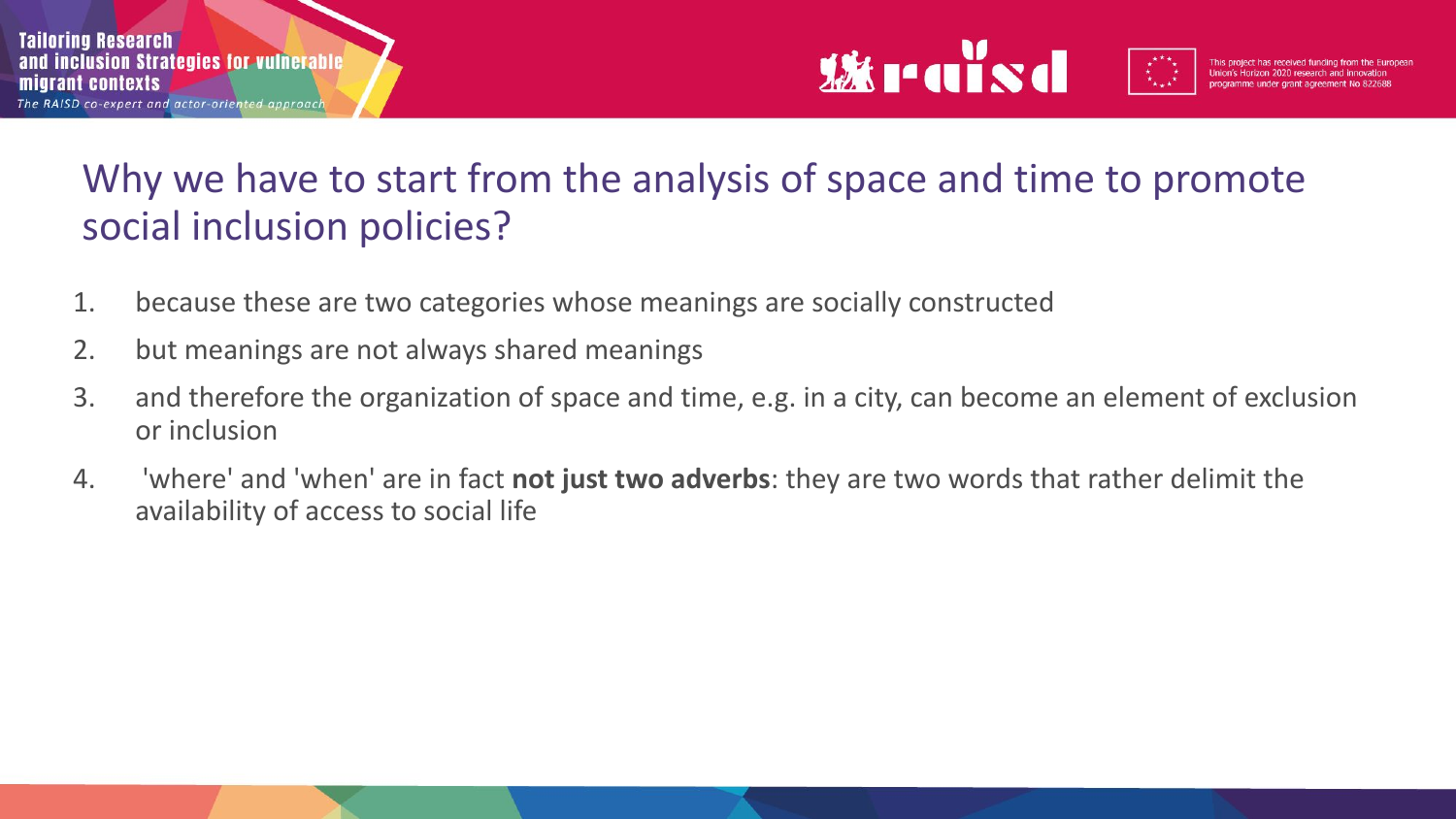

## Space access, space control, time control

To understand this I will give a few examples:

- 1. Even if we consider the most 'integrated' social groups, we should ask ourselves: which spaces in the city do they manage to frequent? Only those spaces whose accessibility is a function of the absence of 'potestativity' (power) on the part of the populations that control those spaces, both symbolically and materially
- 2. And, taking the most integrated social groups into consideration again, at what times of the day? Only at those times when the potestativity (power) of time is not present on the part of the population controlling those spaces, and therefore only at certain times of the day; or on certain days of the week…
- 3. And there are various forms of spatial and time planning in cities that contribute significantly to marginalisation and social exclusion and are more widespread than those that, on the other hand, tend to limit marginality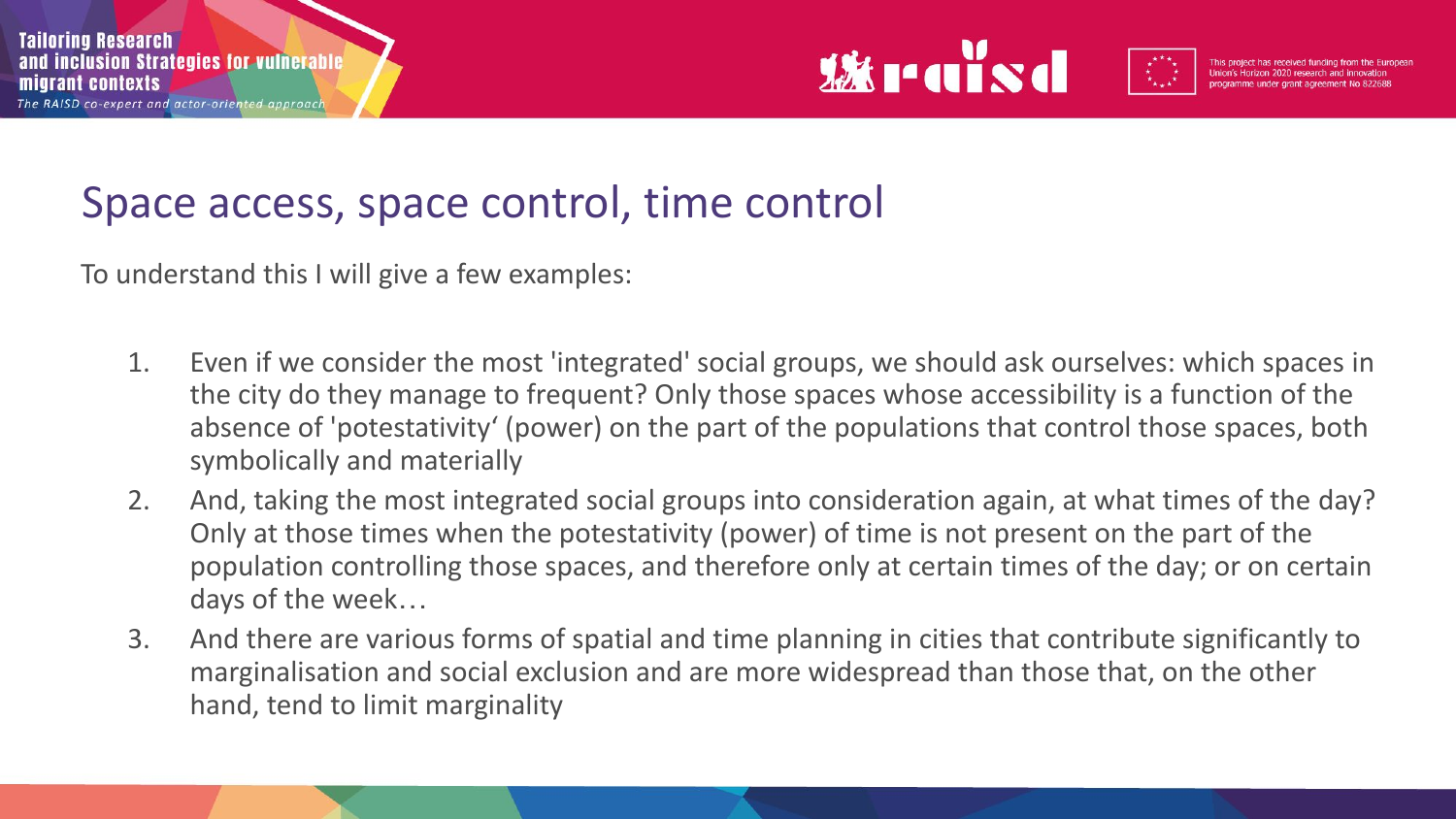

## The "ordering of things"…

- The control and ordering of space and time and the way in wich space and time are 'ordered' is very important
- The "ordering of things", quoting Bourdieu, is the most devious and most widespread form of manipulation that exists in social life
- So, inclusion policies must start from a basic question: what is the 'order of things' to which the targets of the policies that are produced refer?
- And observing the stakeholders that work to implement these policies, to which 'order of things' do they refer?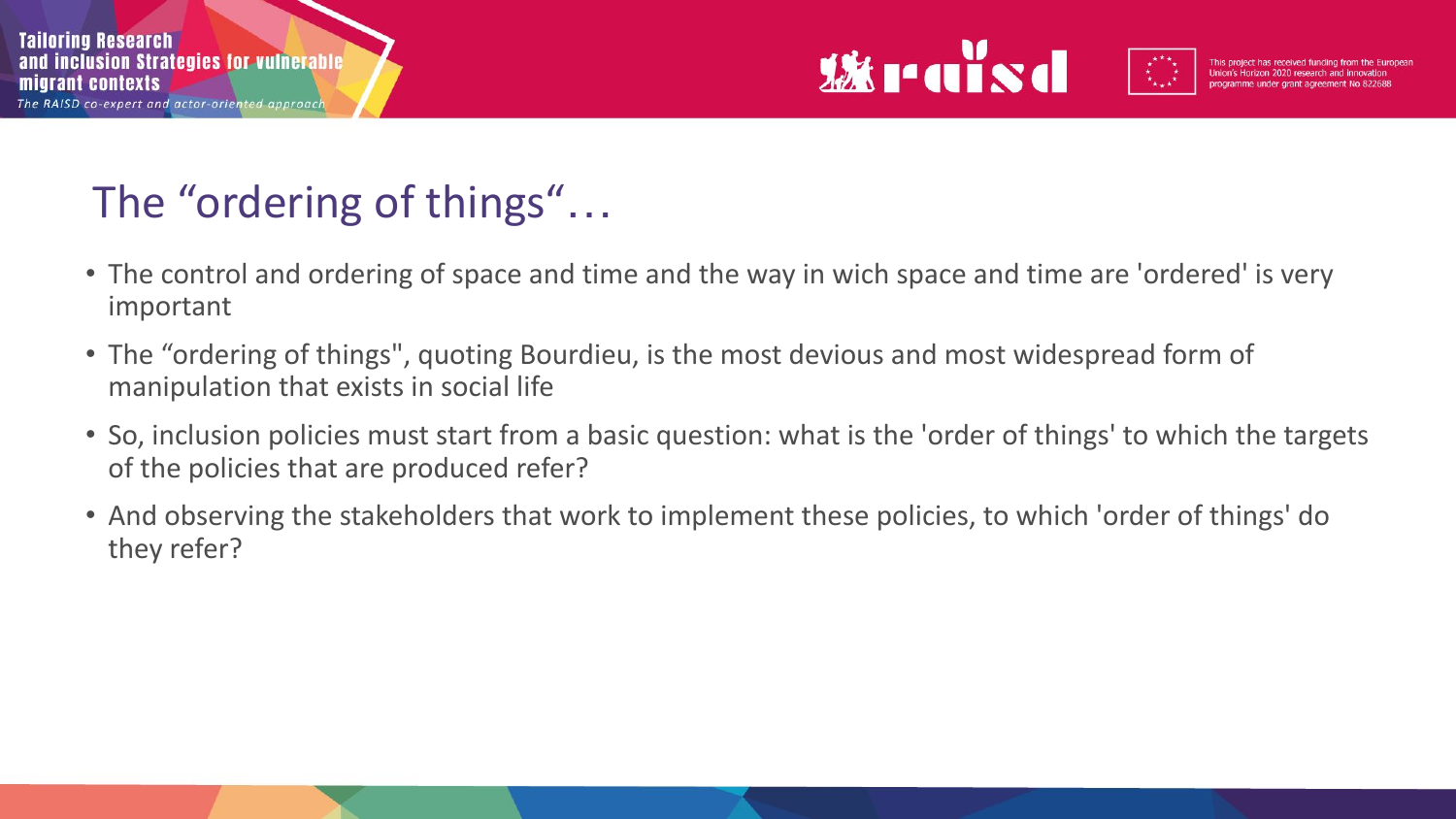



# **•What are the cultural elements that characterise the production of space and time planning policies that have generated - and continue to generate – social exclusion rather than social inclusion?**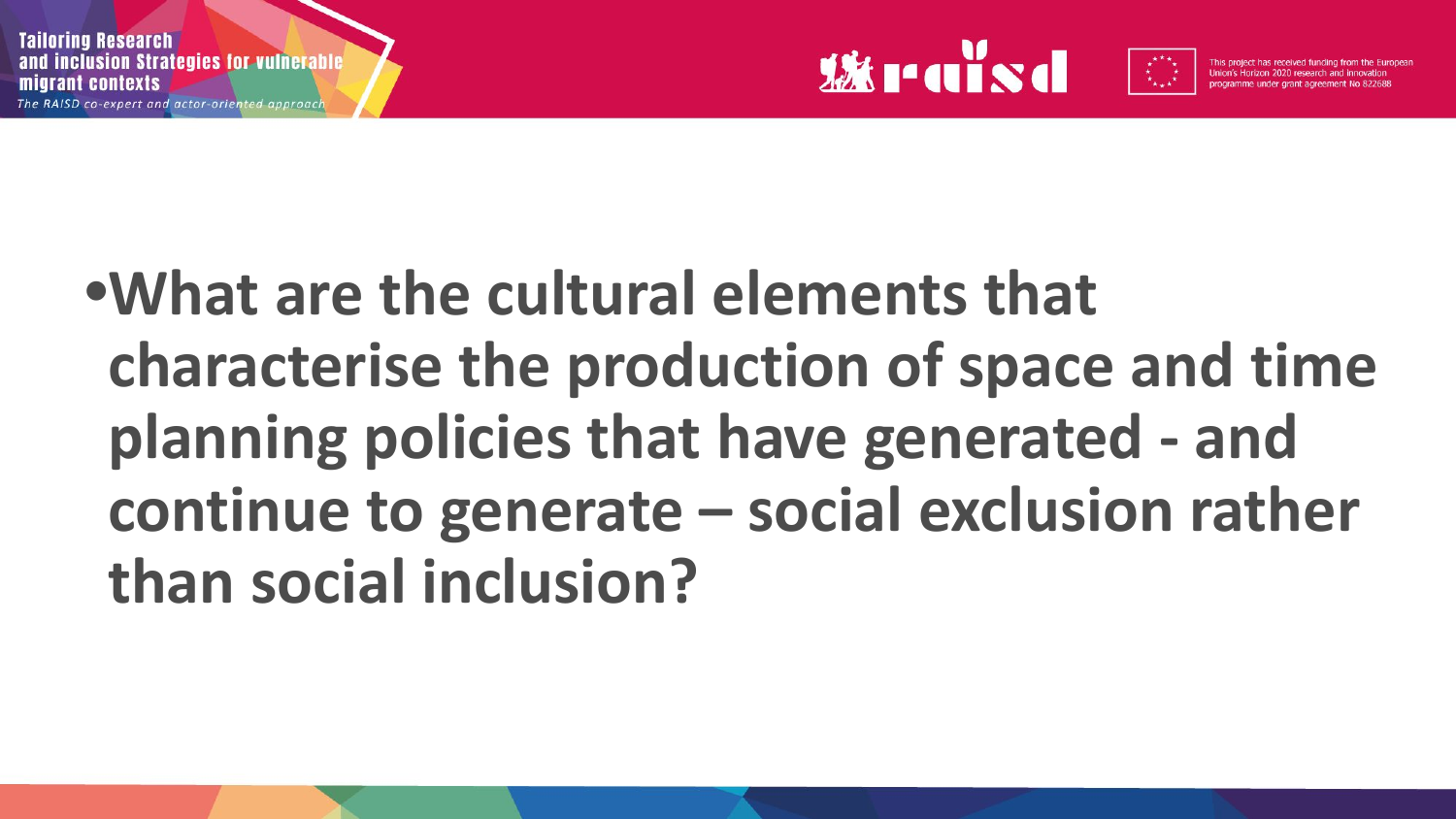



## 1. *The fear of "disorder"* (or the fear of an order that is different from 'our' order)

- As Richard Sennett argues (1970; 2018) disorder, in its concretised form of 'organisational disorder', is what the urban planning projects on which metropolitan realities are based and which generate forms of community characterised by 'social homogeneity' in terms of lifestyles and patterns of behaviour, 'escape' from;
- Instead, it should be understood as a means capable of generating discontinuity in social dynamics and so, as a way of responding to the social complexity that reality delivers to individuals and social groups.
- Urban design would reflect the widespread fear of exposure to the unknown, an unknown that is always seen as a probable threat and not as a stimulus precisely because of its 'variety' compared to what is known.
- It is in order to escape the unknown that divisions are designed and constructed between indoor and outdoor spaces in which we live every day. Architectural barriers of the most varied kind thus perform the function of 'separating', of neutralising the possibility of contact between differences, which amplifies the perception of difference itself among city dwellers.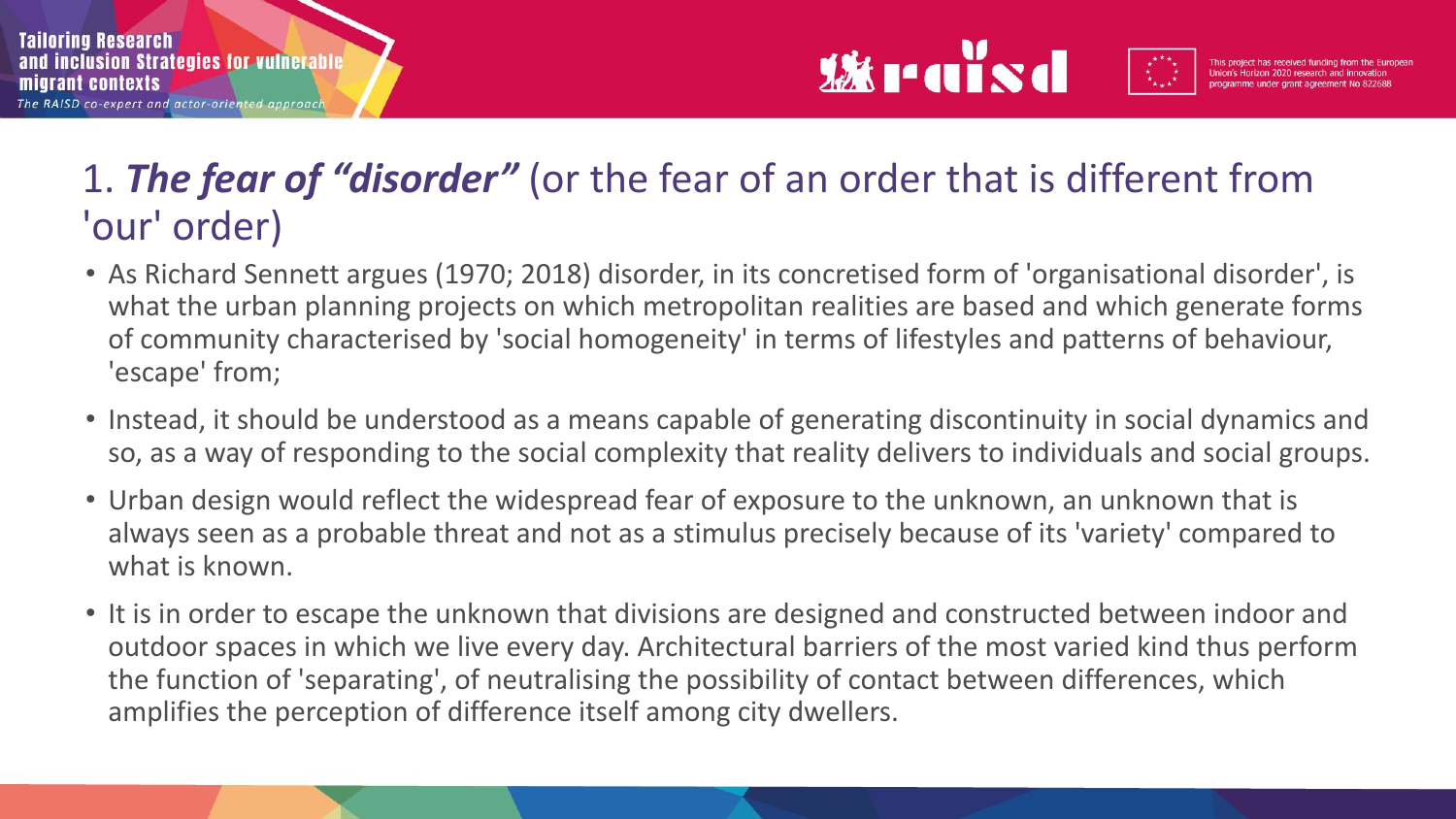



## Openess and closure

- "Openness" and "closure" of urban systems are thus the first key words that constitute regulating principles for interpreting the design style of building that is opposed to the way in which people and social groups inhabit the city
- For stakeholders, then, the question is how to suggest such openness policies and what policies for design that do not close spaces and times
- For example, suggesting the design of "synchronic spaces", i.e. spaces where different activities and actions take place at the same time (a bazaar, a square, etc.) as opposed to "sequential spaces", i.e. spaces where everyone goes to perform the same activity (a stadium, a theatre, etc.). Or the design of "multiple" spaces, which are hybrid spaces that can take on different identities - the typical form being the market: the way the market is 'set up' can vary from place to place in a city and from time to time and from day to day. And the same place where there is a market can become a space for other activities, as often happens in undesigned spaces

#### please: let us then ask how people live and how they wish to live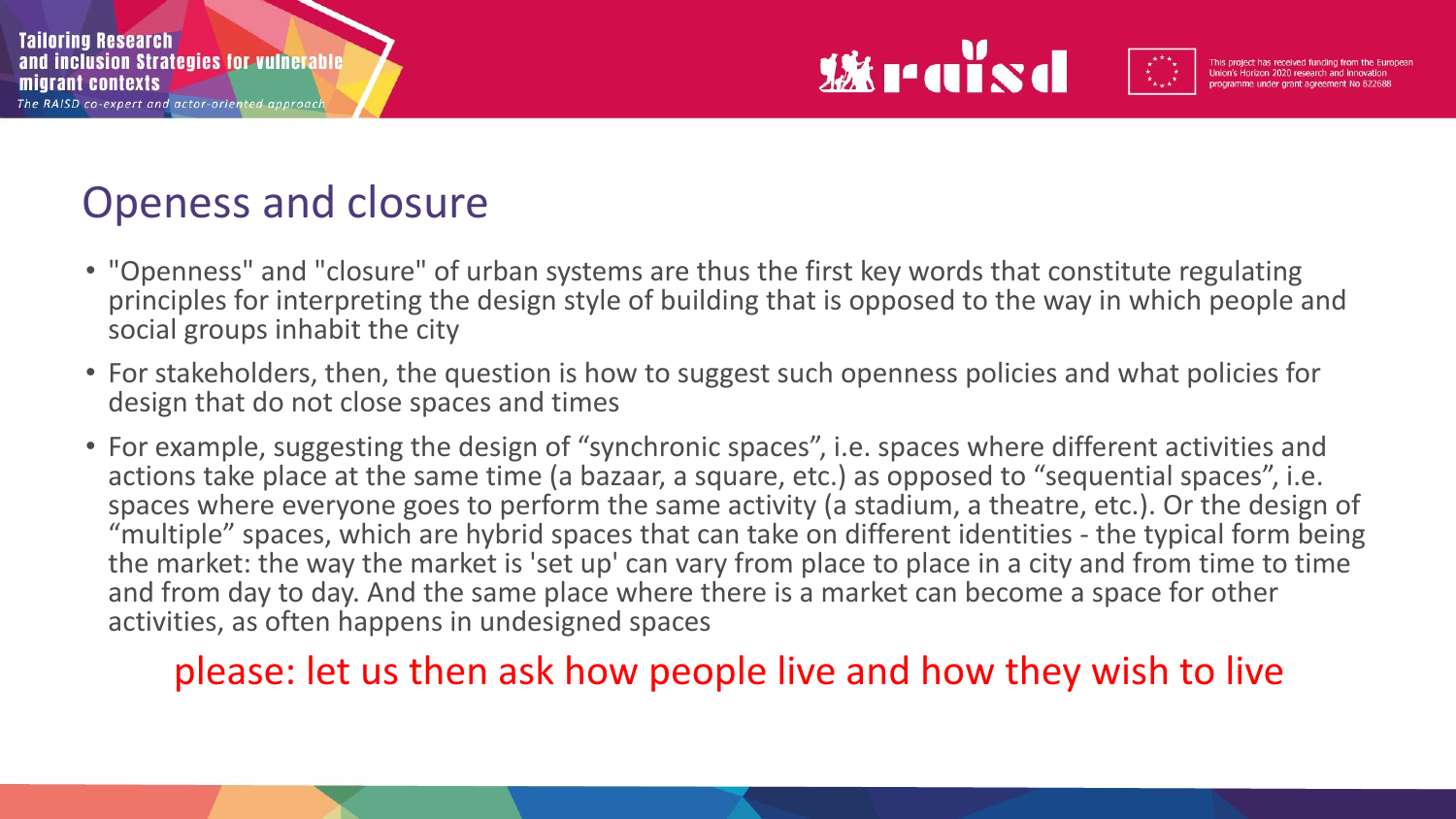

## *Fear of the "unusual" (or that which is different from usual we know)*

- The public sphere is the place where "strangers meet each other". When the meeting is followed by the need to work together, to collaborate, to share goals, and this happens when that level of strangeness is at its highest, how can a good coexistence be achieved?
- The non-cooperative self is typical of the type of person who tends to *reduce the anxieties* generated by difference (whether political, racial, religious or ethnic). A person who only wants to 'reduce anxieties', does not want to leave the comfort zone characterised as a place of homogeneity and homologation. He does not want to experience the stimuli generated by differences, which for him become stressful
- But cooperation, as a social skill, is only developed by practicing it.
- For stakeholders, therefore, the question becomes: how to reduce anxiety and increase 'curiosity' about those with differences in identity?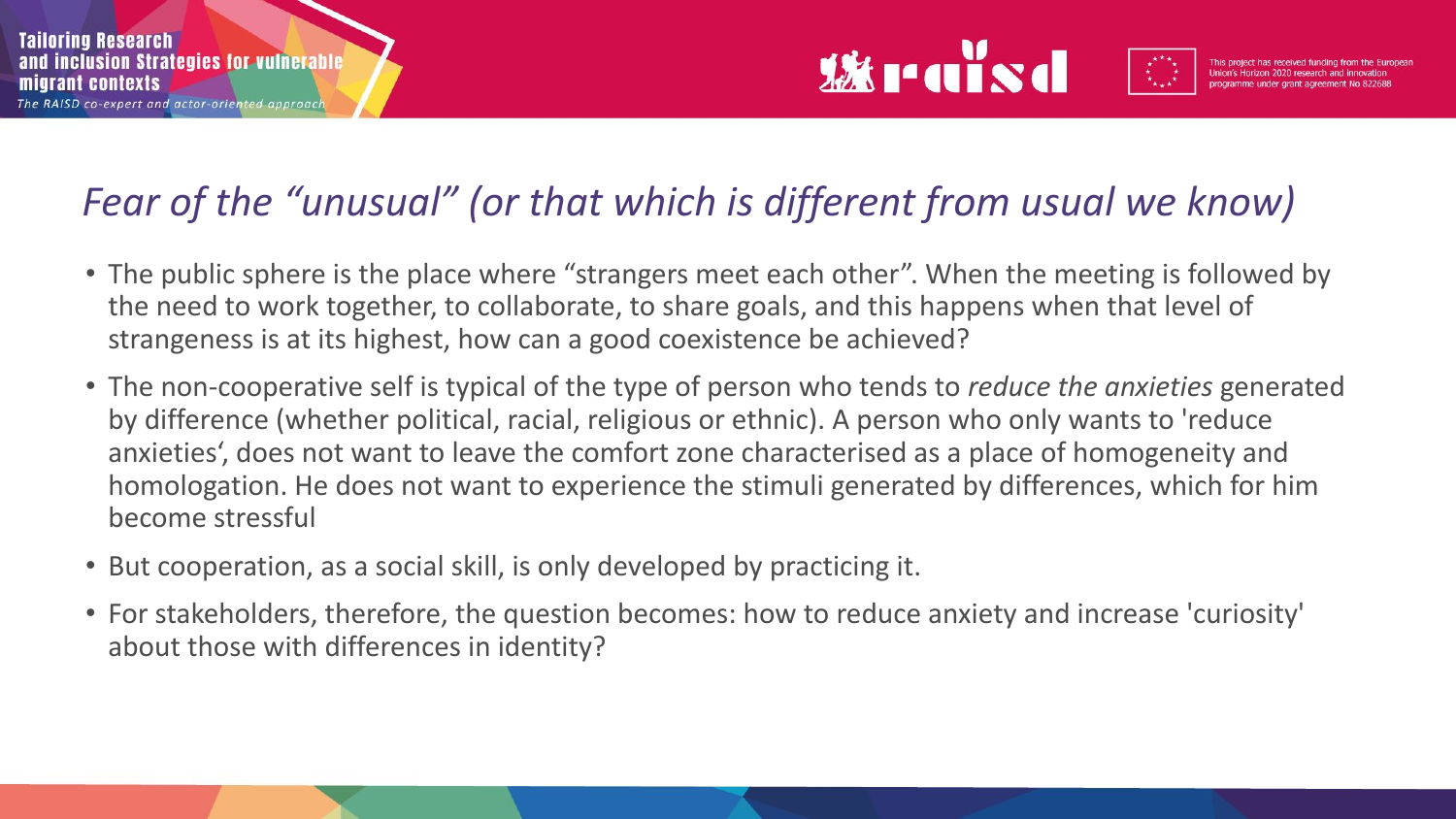**Tailoring Research** and inclusion Strategies for vulnerable migrant contexts The RAISD co-expert and actor-oriented approach



This project has received funding from the European Union's Horizon 2020 research and innovation programme under grant agreement No 82268



Tadé Tangou Brice, 22, architecture student at the *École Nationale Supérieure des Travaux Publics* in Yaoundé, Cameroon. Winners of the comic and cartoon competition, "Generation Equality: Picture It!"

*Sameness stultifies the mind; diversity stimulates and expands it*  (Richard Sennett)